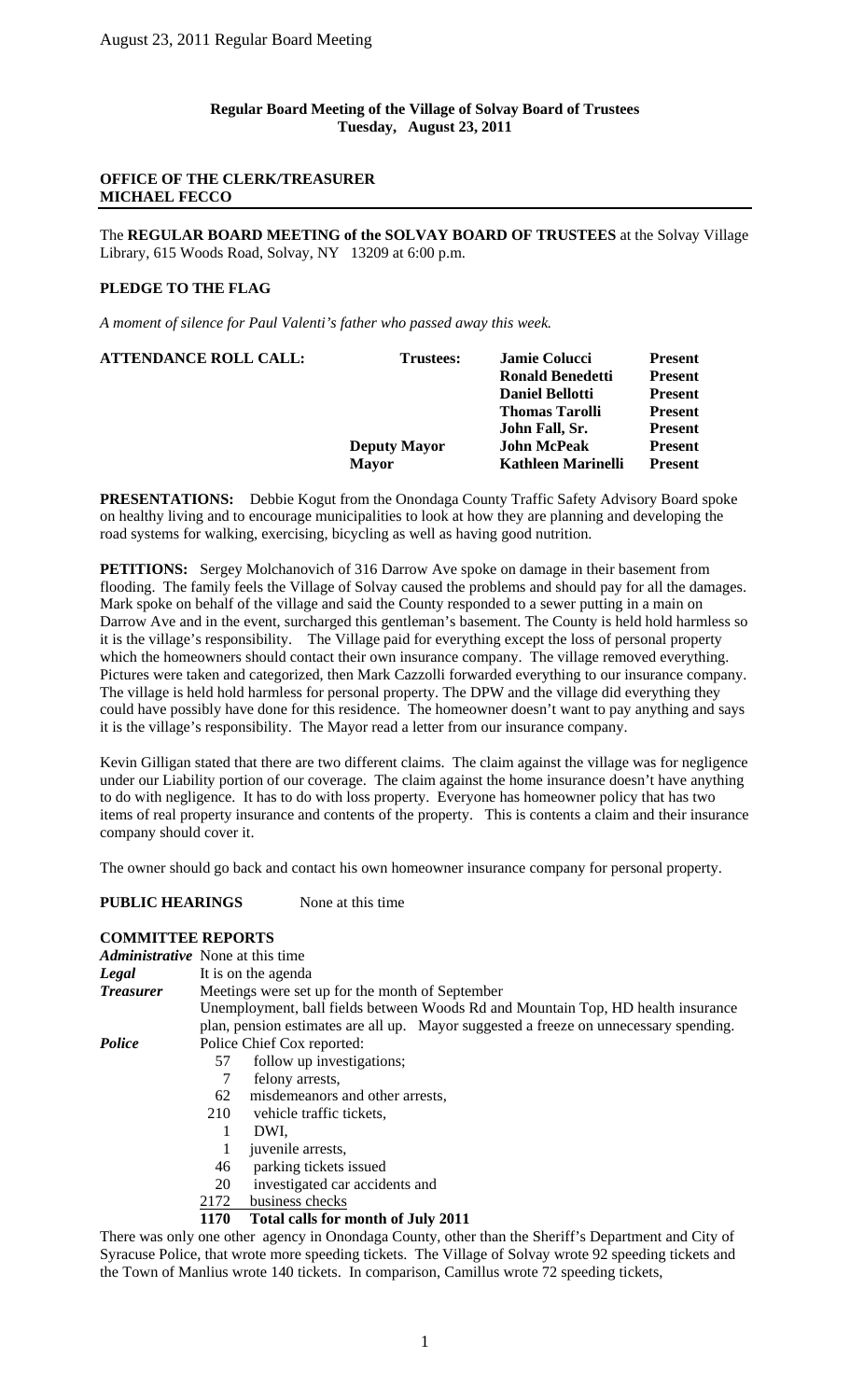Baldwinsville 24, Cicero 14, Dewitt 28, East Syracuse 5, Town of Geddes 22, Jordan 2 and Liverpool wrote 23 tickets compared to Solvay's 92 tickets. Our Police Department is doing their job.

Anthony Alberti was complimented by Chief Cox. The Summer Festival had one minor arrest of trespassing. Another issue was a skateboarder giving the police a hard time. The mother felt she didn't have to obey the law regarding skateboarding.

Questions about parking on sidewalks were also brought up.

*Electric:* As reported last meeting, NYPA will begin the process to adjust the hydropower rates. NYPA, needs these rate adjustments for the proposed capital projects at the Power Authority's St. Lawrence and Niagara hydro projects and also the relicensing cost of both facilities. They plan on investing \$490 million in ongoing capital improvements that are designed to deep the projects operating reliably and efficiently well into the future.

The adjustment in the hydro preference rates will apply to sales to the state's 51 municipal electric systems, such as Solvay. They will also apply to National Grid, NYSEG, and RGE. The proposed increase would be phased in starting in the fall of this year and 2012-2014. The rate increase will be minimal to Solvay's customers bill. (Very small%). I will be attending a public rate forum on the Authority's proposed rates sometime in September and will have more details.

As some of you are aware our marketing and regulator for NYPA, will be retiring at the end of the month. (Felix) I have an idea who his replacement will be and when I know for sure, I will set a time to meet with him and the commission.

IEEP – Insulation program will do bill stuffers to promote the program further. We have done well over 100 homes within the system and the funds are in place.

The MEUA annual conference will be September 13, 14, 15, and 16, 2011 at Saratoga Springs, NY.

Mathews substation project, public notices will go out to inform people when and where the change over and outages will take place.

*DPW/Highway*: Mark Cazzolli thanked the Board of Trustees and the Mayor for the new sweeper. The village can now be cleaned in a week with the new sweeper.

FEMA: Mark Cazzolli worked with FEMA and the Village is waiting for the amount they will give and how much they will reimburse the village for what the DPW already spent on streets, sidewalks, cath basins and paving repairs.

Summer employees employment help will come to an end this week. They did a great job for the village.

*Library:* Cara Burton thanked the Electric Department for using their car in the parade. Transportation: The Solvay Library was selected from the County to receive a Federal Grant for a field trip for the kids to go to the MOST. The library had ninety four (94) kids join the Summer Reading program and read over 939 books. The rain garden sign was donated by the Friends of the Solvay Library and Home Depot donated materials. They are reusing two glass cases in front which will be used for flyers, etc.

*Codes:* Jim Stevers has been working with the rental program and it is going great. The majority is not having smoke detectors and most are minor. The Codes Department have seventy three properties set up for inspections and have had better response this time.

# *Stormwater Report:*

## **FEMA Floodplain Maps**

At the December 2010 Board meeting, the Board authorized W-M Engineers to submit a request to convene a Scientific Resolution Panel (SRP) concerning preliminary maps which would have required certain property owners along Belle Isle Road to purchase flood insurance.

In an August 3, 2011 correspondence, FEMA concurred with our appeal that the floodplain was inaccurately modeled and in lieu of using automated methods (i.e. digital information & software), the floodplain in this area will be revised manually to reflect actual conditions in this area.

Per FEMA's letter, a SRP will not be needed to be convened.

## **ARRA Green Infrastructure & Stormwater Management Planning Project**

 Central New York Regional Planning & Development Board (CNYRPDB) responded with some potential green infrastructure practices that might be implemented at the various sites we visited back in April, 2011. Those practices and sites showing the most promise include:

Installation of an underground filtering system in the vacant area east of the Highway Garage. Although OCWA has 2-15" water mains in this area, installing a liner would probably ease any objections they might have to stormwater being directed to an area where potable water is conveyed.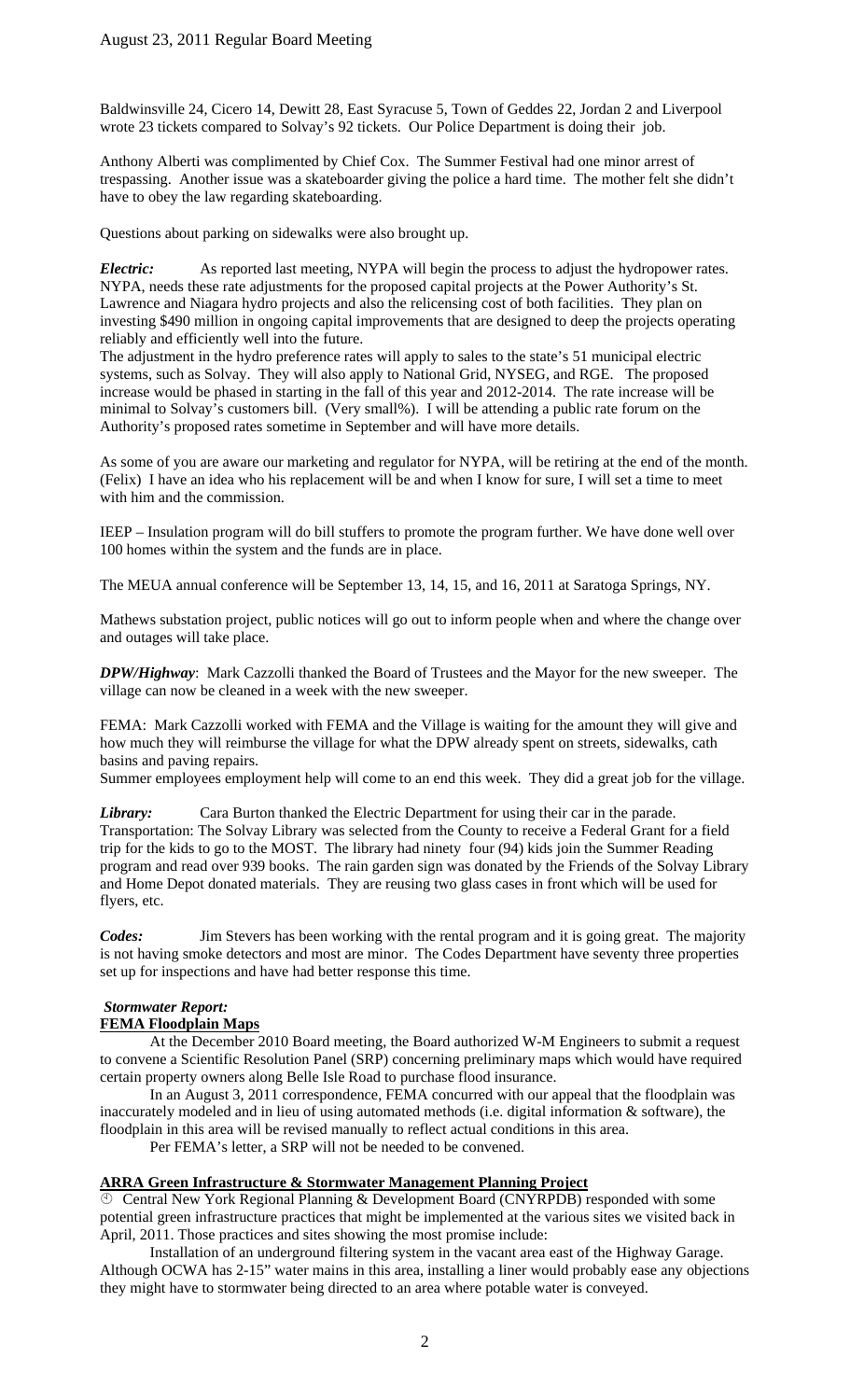Bio retention or possibly rain gardens at the "V" and the other vacant Village property to the east. Stabilizing the steep eroded slopes at the southeast corner of Montrose Avenue/West Genesee Street and behind the Youth Center

 Additional assessments are to be scheduled and will be funded under CNYRPDB's existing grant. If, at a later date, the Village wants to move into the design phase, CNYRPDB has offered to help find financial assistance.

## **Stormwater Training**

Online training is provided by the New York State Association of Regional Councils directed at municipal planning and zoning boards. This information will be forwarded the Planning Board members. (Free)

An all-day Construction Site Inspection Workshop for Municipal Code Enforcement Officers on September 8th. Presented by the CNYRPDB, the NYSDEC and the Onondaga County Soil & Water Conservation District (SWCD), the workshop will include both classroom and field training components. And although we intend to the SWCD perform these inspections, it's important that our codes personnel be familiar with the process. (Free)

Pollution Prevention / Good Housekeeping Workshop for Municipal Employees on October 13th. This workshop will provide valuable training on maintenance and operations to reduce stormwater runoff including information on pollution prevention procedures that can be adopted into daily operations and maintenance measures to control erosion and sedimentation. This training is being provided by CNYRPDB as part of the year-three MS4 program. (Free)

#### **Storm Intensity**

Per Trustee McPeak's recent inquiry, there is evidence that we are experiencing more rainstorms of a higher intensity. Whether it is cyclic or due to global warming is at debate.

## **RESOLUTIONS:**

| 1. | Authorization from the Board to approve the minutes from the January 25, 2011<br>Regular Board Meeting be accepted and the Reading of the Minutes be herewith dispensed.<br>After discussion, the following amendments to the proposed minutes were proposed: Resolution<br>#4 had motion carried when there were 3 Ayes and 4 Noes. Motion is denied. The Proposed<br>changes were accepted by those making and seconding the resolution.<br><b>John Fall Sr</b><br><b>MOTION:</b><br><b>SECOND:</b><br><b>Ronald Benedetti</b> |                                                             |                                          |          |                                                                                                                                                                                                    |  |
|----|----------------------------------------------------------------------------------------------------------------------------------------------------------------------------------------------------------------------------------------------------------------------------------------------------------------------------------------------------------------------------------------------------------------------------------------------------------------------------------------------------------------------------------|-------------------------------------------------------------|------------------------------------------|----------|----------------------------------------------------------------------------------------------------------------------------------------------------------------------------------------------------|--|
|    | <b>AYES:</b>                                                                                                                                                                                                                                                                                                                                                                                                                                                                                                                     | 7                                                           | <b>NAYES:</b>                            | $\bf{0}$ | <b>MOTION CARRIED</b>                                                                                                                                                                              |  |
| 2. | <b>MOTION:</b><br><b>SECOND:</b><br><b>AYES:</b>                                                                                                                                                                                                                                                                                                                                                                                                                                                                                 | <b>John McPeak</b><br>7                                     | <b>Ronald Benedetti</b><br><b>NAYES:</b> | $\bf{0}$ | Authorization from the Board to approve the minutes from the February 8, 2011 Special<br>Board Meeting be accepted and the Reading of the Minutes be herewith dispensed.<br><b>MOTION CARRIED</b>  |  |
| 3. | <b>MOTION:</b><br><b>SECOND:</b><br><b>AYES:</b>                                                                                                                                                                                                                                                                                                                                                                                                                                                                                 | <b>John McPeak</b><br>7                                     | <b>Ronald Benedetti</b><br><b>NAYES:</b> | $\bf{0}$ | Authorization from the Board to approve the minutes from the February 22, 2011<br>Regular Board Meeting be accepted and the Reading of the Minutes be herewith dispensed.<br><b>MOTION CARRIED</b> |  |
| 4. | <b>MOTION:</b><br><b>SECOND:</b><br><b>AYES:</b>                                                                                                                                                                                                                                                                                                                                                                                                                                                                                 | <b>John McPeak</b><br><b>John Fall Sr</b><br>$\overline{7}$ | <b>NAYES:</b>                            | $\bf{0}$ | Authorization from the Board to approve the minutes from the March 8, 2011 Special<br>Board Meeting be accepted and the Reading of the Minutes be herewith dispensed.<br><b>MOTION CARRIED</b>     |  |
| 5. | <b>MOTION:</b><br><b>SECOND:</b><br><b>AYES:</b>                                                                                                                                                                                                                                                                                                                                                                                                                                                                                 | <b>John McPeak</b><br>7                                     | <b>Ronald Benedetti</b><br><b>NAYES:</b> | $\bf{0}$ | Authorization from the Board to approve the minutes from the July 26, 2011<br>Regular Board Meeting be accepted and the Reading of the Minutes be herewith dispensed.<br><b>MOTION CARRIED</b>     |  |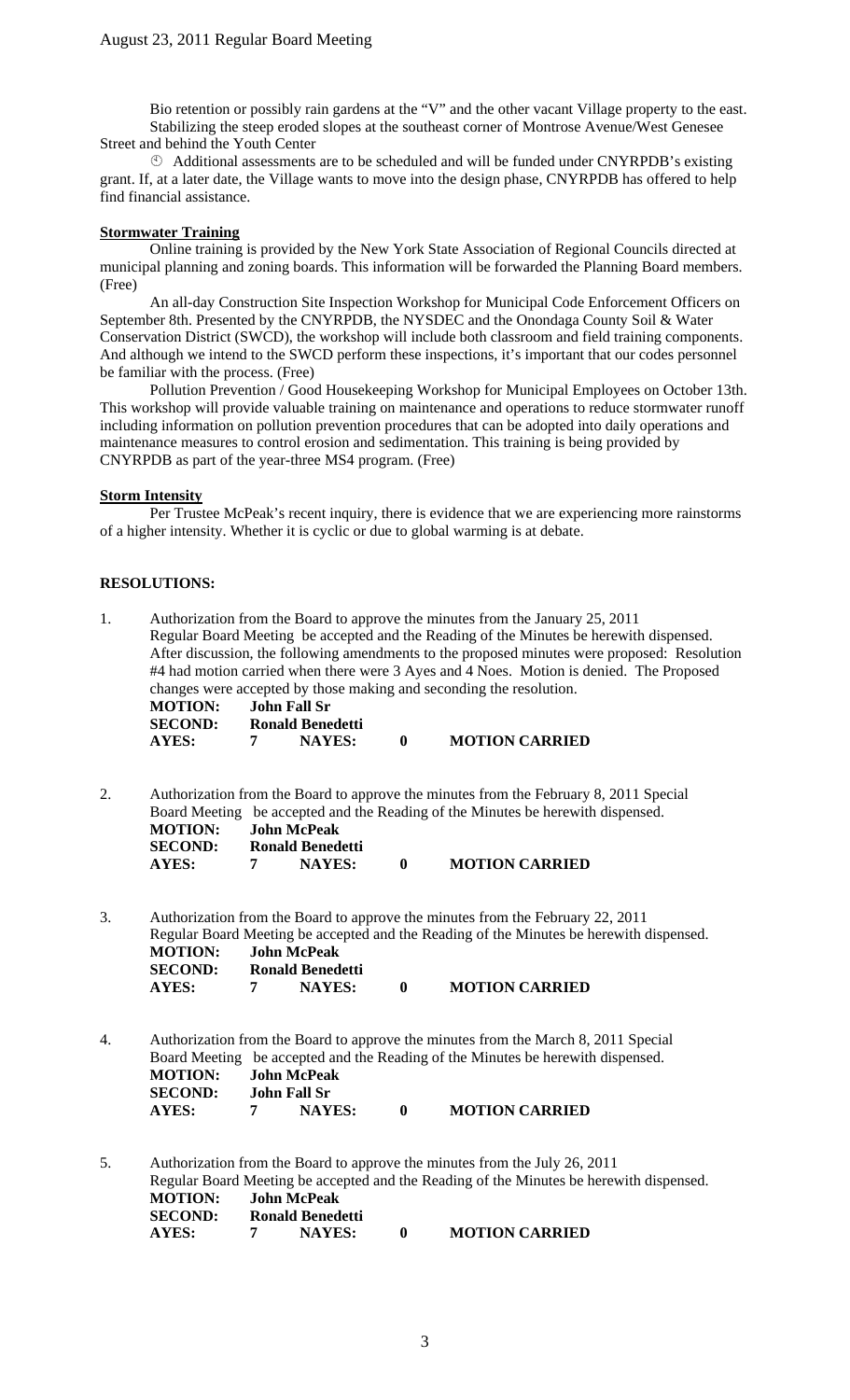6. Authorization from the Board to approve John Montone as Delegate for the Annual MEUA Conference, September  $13<sup>th</sup>$ ,  $14<sup>th</sup>$ ,  $15<sup>th</sup>$  and  $16<sup>th</sup>$ , 2011 in Saratoga Springs, New York.

| <b>MOTION:</b> | John Fall Sr           |                       |
|----------------|------------------------|-----------------------|
| <b>SECOND:</b> | <b>Daniel Bellotti</b> |                       |
| AYES:          | <b>NAYES:</b>          | <b>MOTION CARRIED</b> |

7. Authorization from the Board to pay Costello, Cooney & Fearon, PLLC \$10,092.36 for services rendered for the month of July, 2011.

| <b>MOTION:</b><br><b>SECOND:</b> | Ronald Benedetti<br>John Fall Sr |               |                       |
|----------------------------------|----------------------------------|---------------|-----------------------|
| AYES:                            |                                  | <b>NAYES:</b> | <b>MOTION CARRIED</b> |

8. Authorization from the Board to pay WM Engineers \$7171.49 for services rendered for the month of July 2011.

| <b>MOTION:</b> | Ronald Benedetti |                       |
|----------------|------------------|-----------------------|
| <b>SECOND:</b> | John Fall Sr     |                       |
| AYES:          | <b>NAYES:</b>    | <b>MOTION CARRIED</b> |

9. Authorization from the Board of Trustees to approve

**WHEREAS**, the property described by the following tax map number(s) and located at the following address(s) is/are in the Village of Solvay, is/are owned by the following owner(s); and

 **WHEREAS**, as the aforesaid property owner(s) allows the property to accumulate high weeds, brush, grass, trash, debris, or other matter, in a manner that is unhealthy, hazardous, or dangerous and in violation of Chapter 56; and

 **WHEREAS**, the owner(s) was notified by certified mail and/or posted on site and a follow up revealed the violation still exists

 **NOW**, be it resolved that the Village of Solvay Board shall authorize the property to be cut, trimmed, and removed by the Village Representatives, and all actual costs of work or services rendered at the direction of the Village Board, shall be assessed and collected in the same manner and time as the taxes levied on the premises.

|                |               | <b>STREET ADDRESS</b> | <b>TAX MAP</b> | <b>NAME OF OWNER</b>  |  |
|----------------|---------------|-----------------------|----------------|-----------------------|--|
| 109 Draper Ave |               |                       | $015,-02-14.1$ | Richard Maselli       |  |
| 123 South Ave  |               |                       | $005.-06-31.0$ | Marlene Renzi         |  |
|                | 410 Abell Ave |                       | $005.-03-09.0$ | Thomas Howland        |  |
| <b>MOTION:</b> |               | <b>John McPeak</b>    |                |                       |  |
| <b>SECOND:</b> |               | <b>John Fall Sr</b>   |                |                       |  |
| <b>AYES:</b>   |               | NAYES:                |                | <b>MOTION CARRIED</b> |  |

10. Authorization from the Board of Trustees for the Village's \$3,000,000 umbrella requirement be waived with respect to a contract with the Onondaga County Water & Soil Conservation District, for professional services rendered in connection with the review of Stormwater Pollution Prevention Plans and on-site construction inspection of erosion and sediment control measures on an as needed basis.

| <b>MOTION:</b> | Jamie Colucci |                       |
|----------------|---------------|-----------------------|
| <b>SECOND:</b> | Tom Tarolli   |                       |
| AYES:          | <b>NAYES:</b> | <b>MOTION CARRIED</b> |

## 11. VILLAGE OF SOLVAY RESOLUTION VILLAGE BOARD MEETING

**John McPeak** introduced proposed Local Law No. D-2011 A Local Law Amending Chapter 134 (Stormwater Management) of the Village of Solvay Code seconded by **John Fall Sr** : **WHEREAS**, no other agency has the legal authority or jurisdiction to approve or directly undertake the enactment of a local law in the Village of Solvay. **NOW, THEREFORE**, it is

**RESOLVED AND DETERMINED**, that there are no other involved agencies, the Village Board shall act as lead agency, and that the enactment of proposed Local Law D-2011 is a Type II action in accordance with 6NYCRR Part 617.5(20), and will have no significant effect on the environment in accordance with 6NYCRR Part 617, thus concluding the environmental review process; and it is further

**RESOLVED**, that the Village Board conduct a public hearing as to the enactment of proposed Local Law No. D-2011 at the Solvay Village Library, 615 Woods Road, in the Village of Solvay,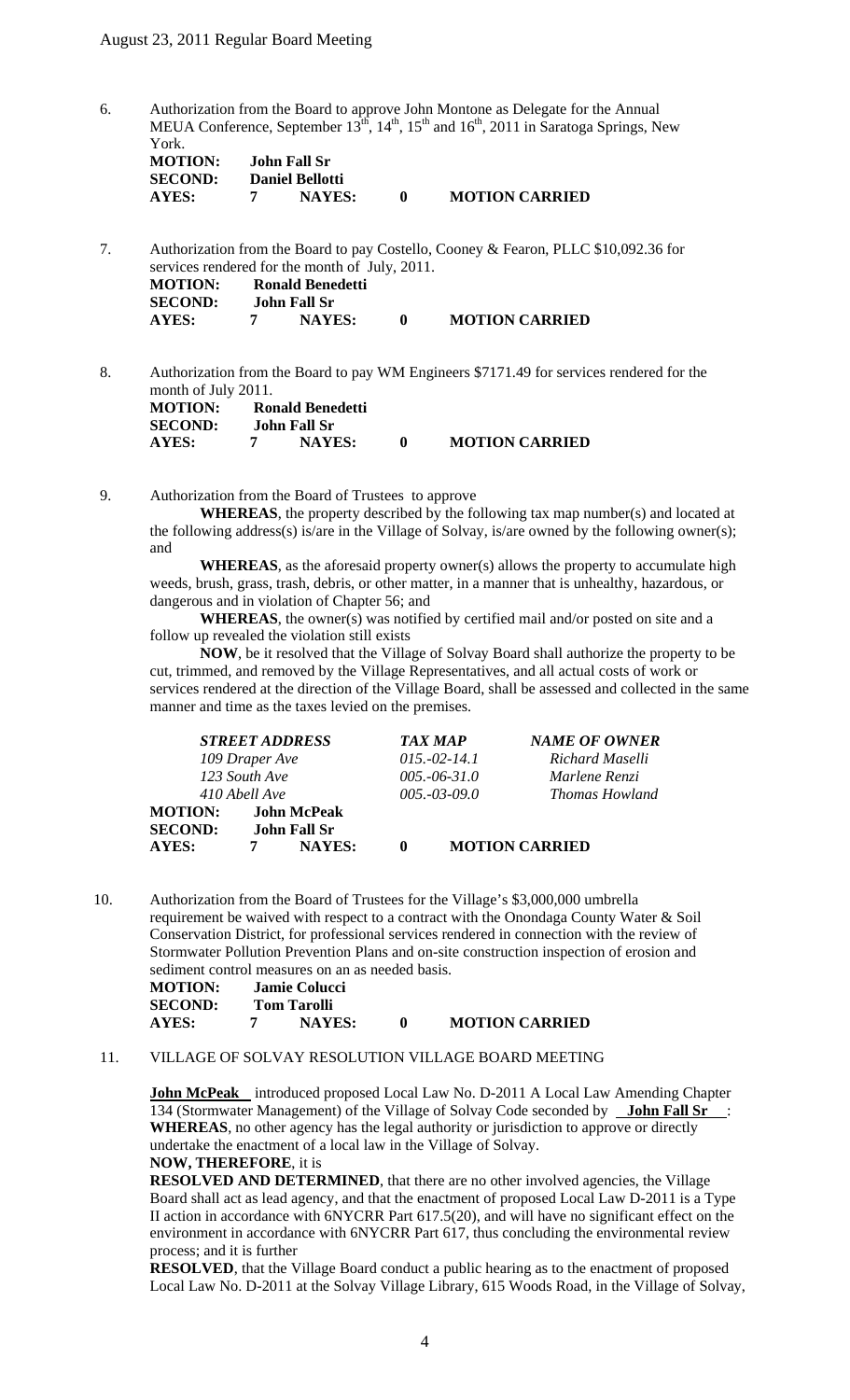on September 27, 2011, at 6:00 p.m., or as soon thereafter as the matter can be heard, at which time all persons interested in the subject shall be heard.

The question of the adoption of the foregoing resolution was duly put to a vote and upon roll call, the vote was as follows:

| <b>Jamie Colucci</b>    | <b>Trustee</b> | <b>Voted</b> | Yes        |
|-------------------------|----------------|--------------|------------|
| <b>Ronald Benedetti</b> | <b>Trustee</b> | Voted        | Yes        |
| <b>Daniel Bellotti</b>  | <b>Trustee</b> | Voted        | <b>Yes</b> |
| <b>Thomas Tarolli</b>   | <b>Trustee</b> | Voted        | <b>Yes</b> |
| John Fall, Sr.          | <b>Trustee</b> | <b>Voted</b> | <b>Yes</b> |
| <b>John McPeak</b>      | <b>Trustee</b> | <b>Voted</b> | <b>Yes</b> |
| Kathleen A. Marinelli   | <b>Mayor</b>   | <b>Voted</b> | Yes        |

The foregoing Resolution was thereupon declared duly adopted.

#### **DATED: August 23, 2011**

#### VILLAGE OF SOLVAY PROPOSED LOCAL LAW D-2011

A Local Law Amending Chapter 134 (Stormwater Management) of the Village of Solvay Code

Be it enacted by the Village of Solvay, that this Local Law amends Chapter 134 of the Code of the Village of Solvay (hereinafter "Code"), titled "Stormwater Management,", as follows: **Section 1.** 

Section 134-14 of the Code of the Village of Solvay shall be amended so that paragraph B thereof shall be amended to read, in its entirety, as follows:

- "B. Maintenance Guarantee.
	- (1) Where stormwater management and erosion and sediment control facilities are to be operated and maintained by the developer or by an entity that owns or manages a commercial or industrial facility, the developer or entity, prior to construction, may be required to provide the Village of Solvay with an irrevocable letter of credit from an approved financial institution or surety to ensure proper operation and maintenance of all stormwater management and erosion control facilities both during and after construction, and until the facilities are removed from operation. If the developer or entity landowner fails to properly operate and maintain stormwater management and erosion and sediment control facilities, the Village of Solvay may draw upon the account to cover the costs of proper operation and maintenance, including engineering and inspection costs.
	- (2) In addition to or in lieu of the foregoing, where stormwater management and erosion and sediment control facilities are to be operated and maintained by the developer or by an entity that owns or manages a commercial or industrial facility, the developer or entity landowner prior to construction, may be required to enter into an Agreement with the Village of Solvay setting forth maintenance and operation requirements for said stormwater management and erosion and sediment control facility and enforcement alternatives, in a form acceptable to the Village. If said stormwater management and erosion and sediment control facilities are not properly operated and maintained in accordance with said Agreement or approved plans, the Village shall give the developer and/or entity landowner thirty (30) days written notice to comply with the operation and maintenance provisions of the said Agreement or approved plans. If the developer and/or entity landowner shall fail to so comply with the operation and maintenance provisions of the said Agreement or approved plans within said thirty (30) day period, the Village may take such remedial steps as are necessary to bring said facility into compliance with the said operation and maintenance requirements of said Agreement or approved plans and the cost of such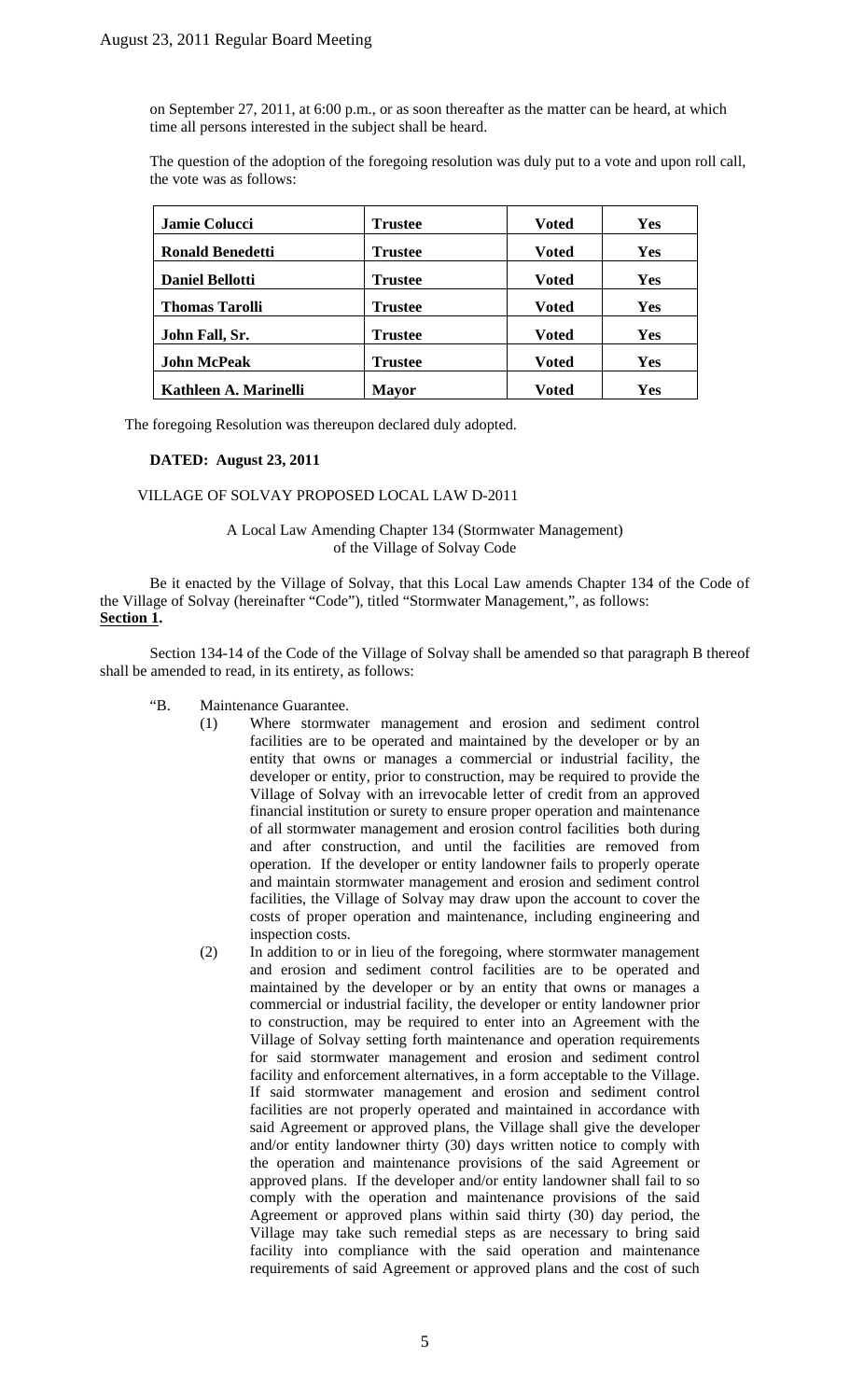remedial measures shall be assessed as a lien on the property and shall be charged to the landowner's tax bill."

## **Section 2. Effective Date.**

This Local Law shall take effect upon its filing with the New York Secretary of State.

12. Authorization from the Board of Trustees to request Proposals for MWBE Professional Land Surveying Services **NOW, THEREFORE, BE IT:** 

**RESOLVED** that Village of Solvay Board of Trustees request proposals from MWBE Professional Land Surveyors for Services for the Mathews Avenue Phosphorus Removal and Stormwater Filtration Project. This is in compliance with the provisions of the Minority and Women's Business Enterprise-Equal Employment Opportunity Work Plan signed by the Mayor of the Village of Solvay. This is a requirement of the New York State Executive Law Article 15- A as prescribed by New York State Environmental Facilities Corporation. Projects receiving funds from the CWSRF Green Innovation Grant Program must demonstrate compliance and maintain the necessary records and actions in the project file. The Village of Solvay must provide a Certificate of Title and a property survey to the Environmental Facilities Corporation.

| <b>MOTION:</b> | Jamie Colucci    |                       |
|----------------|------------------|-----------------------|
| <b>SECOND:</b> | Ronald Benedetti |                       |
| AYES:          | <b>NAYES:</b>    | <b>MOTION CARRIED</b> |

13. Authorization by the Board of Trustees that the Village Board authorize the hiring of one to three (1-3) temporary positions, to be paid by the Electric Department, in order to accelerate the input of data into the inventory system under the direction of Mike Fecco for a period of time up to one year and not to exceed one year at which time we will re-evaluate how much data entry was completed.

| <b>MOTION:</b> | Ronald Benedetti    |
|----------------|---------------------|
| <b>SECOND:</b> | <b>John Fall Sr</b> |

*This resolution was amended by Ronald Benedetti to say:*  Authorization by the Board of Trustees that the Village Board authorize to solicit bids for temporary service, at the rate to be determined, to hire one to three (1-3) temporary positions, to be paid by the Electric Department, in order to accelerate the input of data into the inventory system under the direction of Mike Fecco for a period of time up to one year and not to exceed one year at which time we will re-evaluate how much data entry was completed.

| <b>MOTION:</b> | Ronald Benedetti |                       |
|----------------|------------------|-----------------------|
| <b>SECOND:</b> | John Fall Sr     |                       |
| AYES:          | <b>NAYES:</b>    | <b>MOTION CARRIED</b> |

14. Authorization for representative to sign Agreement

**NOW, THEREFORE, BE IT: RESOLVED** by the Village of Solvay's Board of Trustees that the Mayor of the Village of Solvay, Kathleen Marinelli is authorized to execute a Grant Agreement with the Environmental Facilities Corporation and any and all other contracts, documents and instruments necessary to complete the project and fulfill the Village of Solvay's obligations under the GIGP Grant Agreement.

| MOTION:        | Jamie Colucci |                       |
|----------------|---------------|-----------------------|
| <b>SECOND:</b> | John McPeak   |                       |
| <b>AYES:</b>   | <b>NAYES:</b> | <b>MOTION CARRIED</b> |

15. Authorization by the Board of Trustees to hire Nancy Warner as a part time Library Clerk I at a rate of \$10.87 and Jelka Dusper as a part time Library Page at a rate of \$7.25 effective August 29, 2011 for the Solvay Public Library. These positions are filling vacancies and will not affect the library's budget.

| $norm1$ order $norm2$<br><b>MOTION:</b> |                    | <b>John McPeak</b> |                       |
|-----------------------------------------|--------------------|--------------------|-----------------------|
| <b>SECOND:</b>                          | <b>Tom Tarolli</b> |                    |                       |
| AYES:                                   |                    | <b>NAYES:</b>      | <b>MOTION CARRIED</b> |